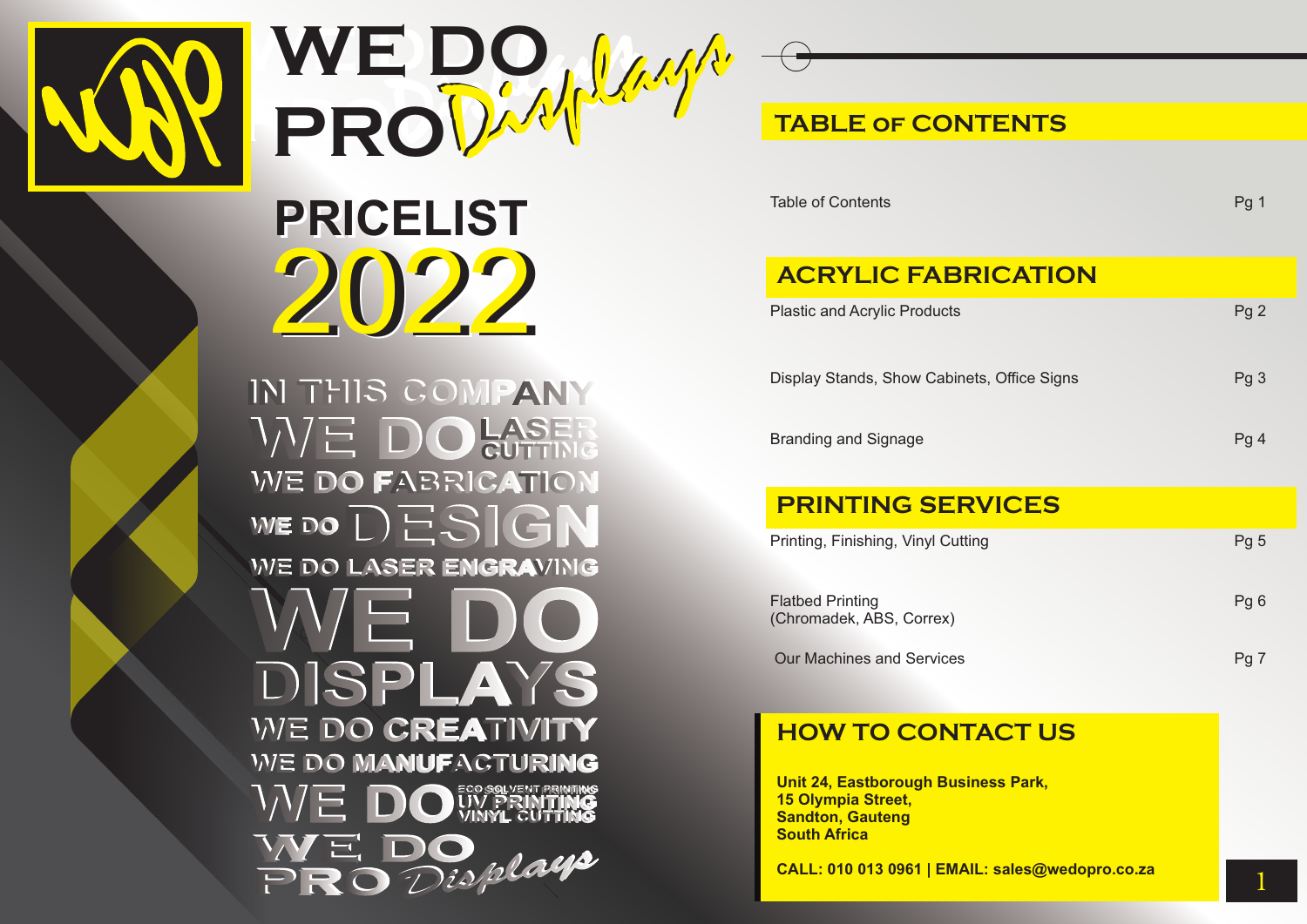

### **Menu and Brochure Holders**

| · PLASTIC PRODUCTS                                                             | <b>BUDGET</b><br>1.5 <sub>mm</sub>                 | STD/PRO<br>3.0 <sub>mm</sub>                     |  |
|--------------------------------------------------------------------------------|----------------------------------------------------|--------------------------------------------------|--|
| <b>Single Sided Menu Holders</b><br>A4<br>A <sub>5</sub><br><b>DL</b>          | R85.00<br>R45.50<br>R36.50                         | R170.00<br>R86.50<br>R56.50                      |  |
| <b>Double Sided Menu Holders</b><br>A4<br>A <sub>5</sub><br><b>DL</b>          | R97.50<br>R50.50<br>R44.50                         | R196.00<br>R98.00<br>R64.00                      |  |
| <b>Counter Brochure Holders</b><br>A4<br>A <sub>5</sub><br><b>DL</b>           | R98.00<br>R <sub>58.00</sub><br>R50.00             | R <sub>160.00</sub><br>R90.00<br>R68.00          |  |
| <b>Wall Brochure Holders</b><br>A4<br>A <sub>5</sub>                           | R <sub>111.00</sub><br>R67.00                      | request<br>quote                                 |  |
| <b>V Stand Brochure Holder</b><br>100mm Length<br>120mm Length<br>150mm Length | R <sub>16.00</sub><br>R <sub>19.00</sub><br>R24.00 | R33.50<br>R40.50<br>R51.50                       |  |
| <b>Floor Brochure Stands</b><br>A4: 5-tier<br>A5: 5-tier                       | 3 <sub>mm</sub><br>R 702.00                        | 5 <sub>mm</sub><br>R1500.00 R2525.00<br>R1170.00 |  |
| We build to your spec                                                          |                                                    |                                                  |  |

### **Suggestion Boxes and Plinths**

| · PLASTIC AND ACRYLIC                                                                                                                          | <b>BUDGET</b><br>1.5 <sub>mm</sub>                                | STD/PRO<br>3 <sub>mm</sub>                               |
|------------------------------------------------------------------------------------------------------------------------------------------------|-------------------------------------------------------------------|----------------------------------------------------------|
| <b>Clear Suggestion Boxes</b><br>$200$ mm <sup>2</sup><br>$250$ mm <sup>2</sup><br>$300$ mm <sup>2</sup><br>Includes a Cam lock and two hinges | R306.00<br>R426.50<br>R505.00                                     | R342.50<br>R508.50<br>R715.00                            |
| <b>Branding your suggestion box</b>                                                                                                            |                                                                   |                                                          |
| $200$ mm <sup>2</sup> box<br>$250$ mm <sup>2</sup> box<br>$300$ mm <sup>2</sup> box                                                            | R <sub>30.50</sub> per side<br>R35.50 per side<br>R39.50 per side |                                                          |
| <b>Plinths (Combination Stand)</b><br>300mm <sup>2</sup> Clear Top<br>with PVC Base and Stand                                                  | NOTE: Plinths come in                                             | many sizes and materials.<br>Pls phone for customization |
| 3 standard sizes:<br>1) White PVC base 900mm High<br>Stand: 1200H x 300L x 300D mm                                                             |                                                                   | R2055.00                                                 |
| 2) White PVC base 700mm High<br>Stand: 1000H x 300L x 300D mm                                                                                  |                                                                   | R <sub>1945.00</sub>                                     |
| 3) White PVC base 600mm High<br>Stand: 900H x 300L x 300D mm                                                                                   |                                                                   | R <sub>1845.00</sub>                                     |
| 3mm clear acrylic box - 5-sided                                                                                                                |                                                                   |                                                          |
|                                                                                                                                                |                                                                   |                                                          |

#### **WE DO PRO DISPLAYS**

2

**Contact: 010 013 0961 | Email: sales@wedopro.co.za Address: Unit 24, Eastborough Business Park, 15 Olympia Street, Sandton PLS NOTE: Prices are subject to change without prior notice | Prices excl VAT**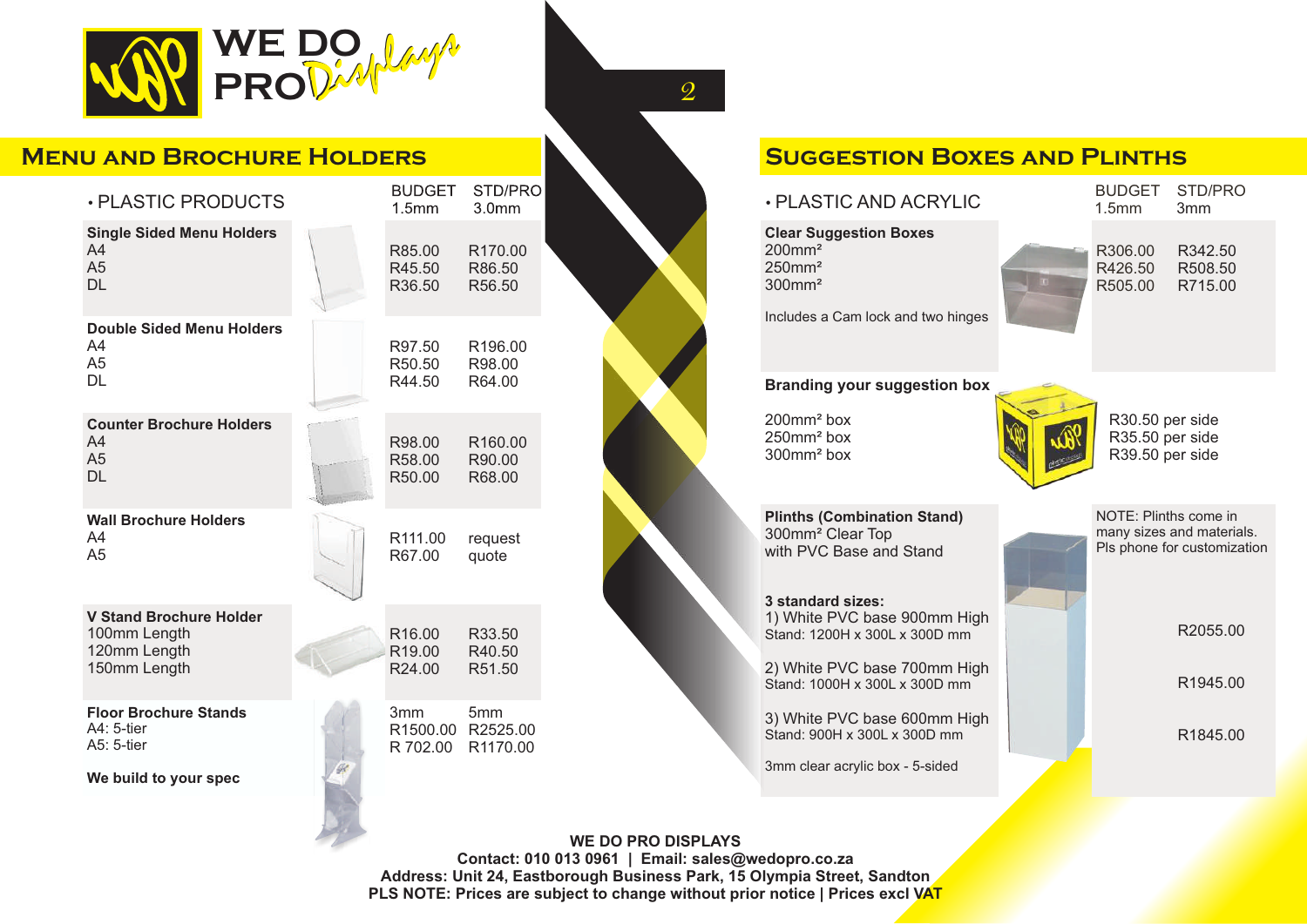

### **Display Stands**

### • STANDARD AND CUSTOM SIZES AVAILABLE

**Business Card Holders** 40x40x100 3mm thick

Options: Single sided, Double sided 2,3,4 or more tiers Clear, white or colour Branded or non-branded

#### **We Do Custom Designs too!**

**Show Cabinets - 3mm thick** 1250 x 300 x 300mm 900 x 300 x 300mm

Custom sizes available

R31.50

R2167.50 R1598.50



**Cake Stands** 3 tier (200mm, 250mm 300mm) with 350mm base

**Options**: 2,3,4 or more tiers Clear, white or colour



# **Display Stands / Office Signs**

### • BRANDED PRINTING, CUTTING, ENGRAVING ...

**Display Stands** Examples: Cellphone stands, Restaurant Items, Show displays and boxes Custom sizes.

**Display Stands** Examples: Cellphone stands, Restaurant Items, Show displays and boxes Custom sizes.

**Display Stands** Examples: Cellphone stands, Restaurant Items, Show displays and boxes Custom sizes.

#### **Sandwich Frame**

- A4 A3
- $A2$
- A1

All frames come with 4 wall mounts. Image sandwiched between 2 pieces of 3mm clear acrylic. The A1 has 6 wall mounts. Wall Mounts: A4&A3: 13mm diam x 40mm A2&A1: 25mm diam x 20mm



Men

Women

R317.50 R508.00 R1048.00 R1902.50

**PLEASE** CALL US **REGARDING** A QUOTE FOR **CUSTOM** ITEMS



3

#### **DISPLAY STANDS AND ITEMS / BRANDED ACRYLIC ITEMS:**

**Standard Sizes and shapes available. For Specialised fabrications, please phone us or come visit us at our offices, so that we can provide you with advice and free quotation. Branding and Artwork can be either printed, laser cut, engraved or fabricated as per your requirements.**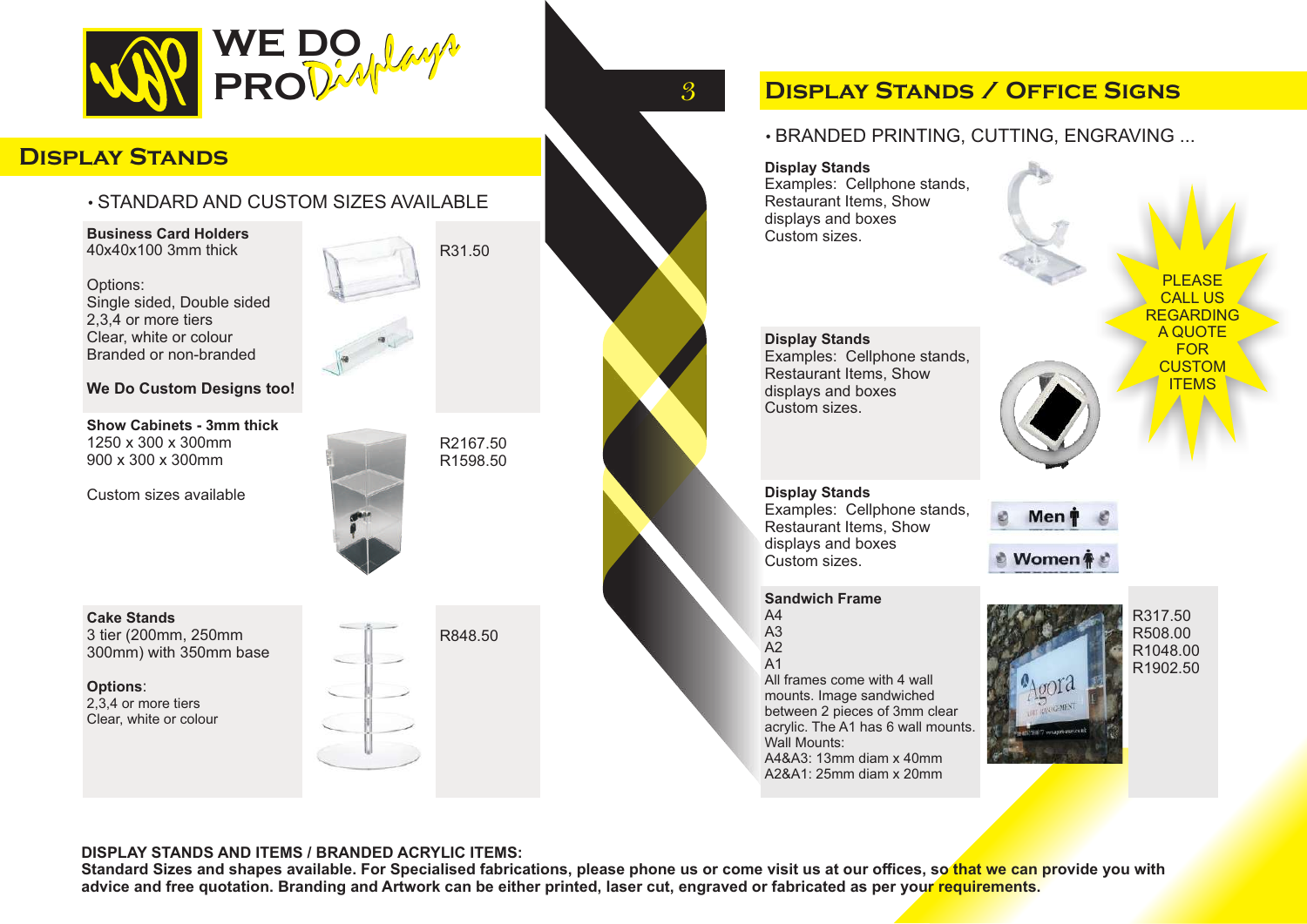### **BRANDING AND SIGNAGE**

We brand onto acrylic, ABS, chromadek, rowmark, vinyl, glass and wood..

We can direct print, print and cut vinyl, laser cut or laser engrave.

Please phone us to discuss your branding options.

#### **Suggestion Box Branding**

- We brand to size
- One or more sides

Direct printing, Vinyl cut and print, Engraving.

#### **Cut out logos**

We cut shapes and logos from acrylic and thinner woods.

#### **Engraving**

We engrave onto wood and acrylic.

**Keyrings** 50mm diameter Min quantity: 100

#### **Options:**

Almost unlimited options. Cut out, printed, engraved, Clear, white or colour









We bend acrylic to shape, glue and print. Even wood, glass and copper can be printed on.



#### **Display Boxes**

4

We design, build, and brand display boxes for cosmetic and other products.





#### **Die-cut and branding**

Correx printing and cutting. Full sheet size: 2500x1250mm

Lit signs for table tops or even as building signs.

#### **3D Letters and Signs**

We channel letter bend letters to create beautiful signage that stands out from the average.









**WE DO PRO DISPLAYS Contact: 010 013 0961 | Email: sales@wedopro.co.za Address: Unit 24, Eastborough Business Park, 15 Olympia Street, Sandton PLS NOTE: Prices are subject to change without prior notice | Prices excl VAT**

SEBATA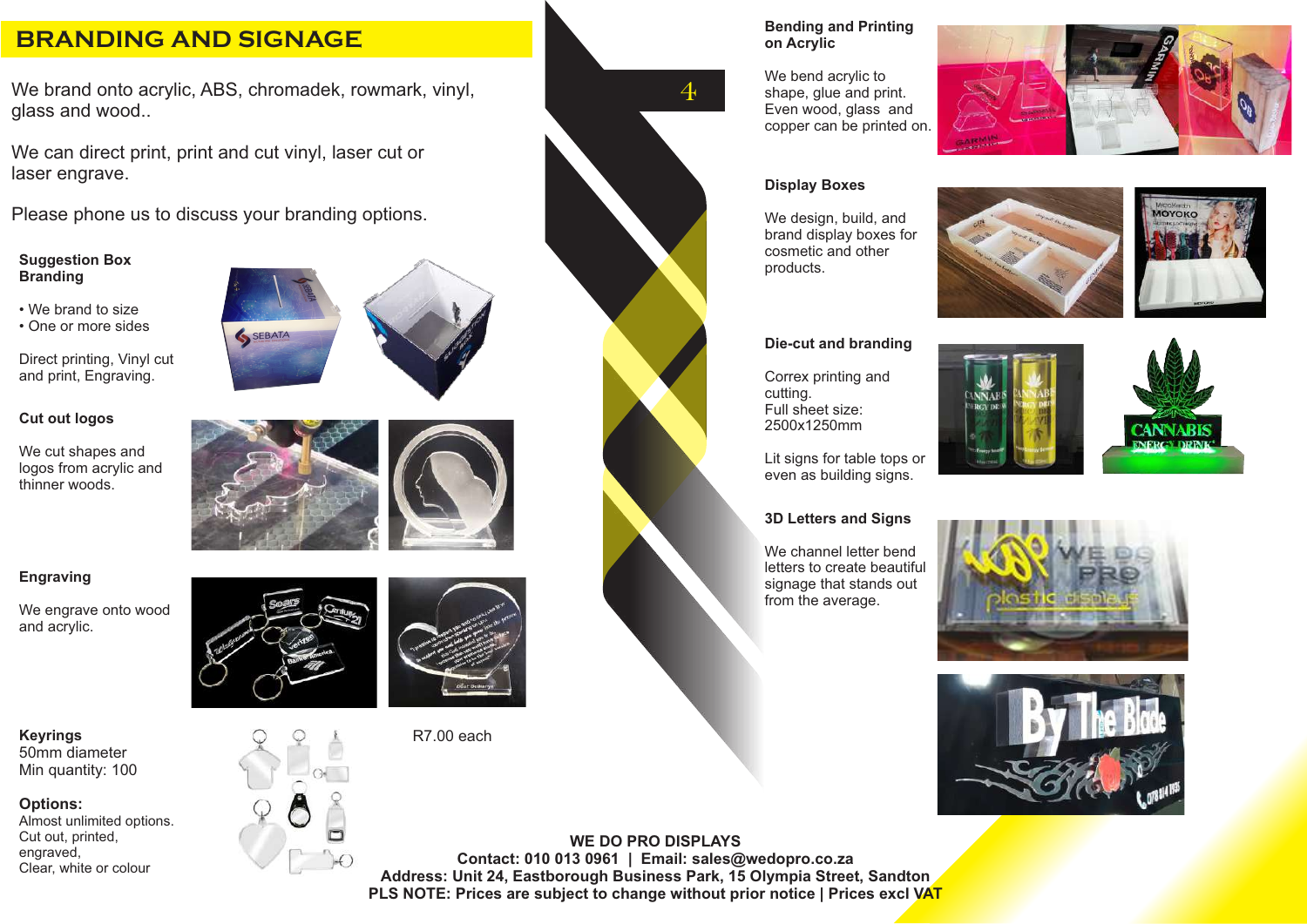

## **PRINTING PER M²**

| $\cdot$ MEDIA               | <b>PRICE PER SOM</b> |
|-----------------------------|----------------------|
| 2yr White Vinyl             | R <sub>152</sub>     |
| 2yr White Vinyl - Grey back | R <sub>152</sub>     |
| 4yr White Vinyl             | R <sub>177</sub>     |
| 4yr White Vinyl - Grey back | R <sub>190</sub>     |
| <b>Clear Vinyl</b>          | R <sub>165</sub>     |
| Contra Vision               | R <sub>202</sub>     |
| <b>Art Canvas</b>           | R316                 |
| Poster Paper 135g           | R <sub>170</sub>     |
| Poster Paper 200g           | R <sub>202</sub>     |
| <b>Backlit Film</b>         | R227                 |
| Layflat PVC                 | R <sub>190</sub>     |
| <b>Wall Paper</b>           | R <sub>2</sub> 15    |
| <b>PVC Mesh</b>             | R <sub>165</sub>     |
| 510g BB PVC 1000D x 1000D   | R <sub>120</sub>     |
| <b>Backlit PVC</b>          | R <sub>140</sub>     |
| 900g PVC                    | R316                 |
| NUWALL (up to 3.2m) UV      | R316                 |
|                             |                      |

### **DYE SUBLIMATION PRINTING**

| $\cdot$ MEDIA          | PRICE PER SOM    |
|------------------------|------------------|
| Flag Fabric            | R <sub>210</sub> |
| Polyknit               | R <sub>210</sub> |
| Gazebo Fabric          | R <sub>210</sub> |
| Airtec                 | R <sub>196</sub> |
| Blockout Fabric 1600mm | R <sub>224</sub> |

#### **WE DO PRO DISPLAYS Contact: 010 013 0961 | Email: sales@wedopro.co.za Address: Unit 24, Eastborough Business Park, 15 Olympia Street, Sandton PLS NOTE: Prices are subject to change without prior notice | Prices excl VAT**

### **FINISHING**

5

| · PRODUCT NAME         | <b>PRICE PER METER</b> |
|------------------------|------------------------|
| <b>PVC Welding</b>     | R <sub>19.00</sub>     |
| <b>Eyelets</b>         | R4.00                  |
|                        |                        |
| <b>UV Glaze</b>        | R63.50                 |
| Webbing                | R <sub>19.00</sub>     |
|                        |                        |
| 1 Side Velcro          | R44.50                 |
| 2 Side Velcro          | R57.00                 |
|                        |                        |
| <b>Cold Lamination</b> | R108.00                |
| Toggle, Rope, Webbing  | R32.00                 |
|                        |                        |
| Chonk / Yonk           | R <sub>25.50</sub>     |

### **VINYL CUTTING**

| $\cdot$ SERVICE             | PRICE PER M <sup>2</sup> |
|-----------------------------|--------------------------|
| Vinyl Cutting               | R <sub>114.00</sub>      |
| Vinyl Cutting and Finishing | R <sub>184.00</sub>      |

### **CORREX SELFIE FRAMES**

| <b>Busknown</b> |    |         |
|-----------------|----|---------|
|                 | А2 | R94.00  |
| G               | Α1 | R188.00 |
|                 | A0 | R378.00 |
|                 |    |         |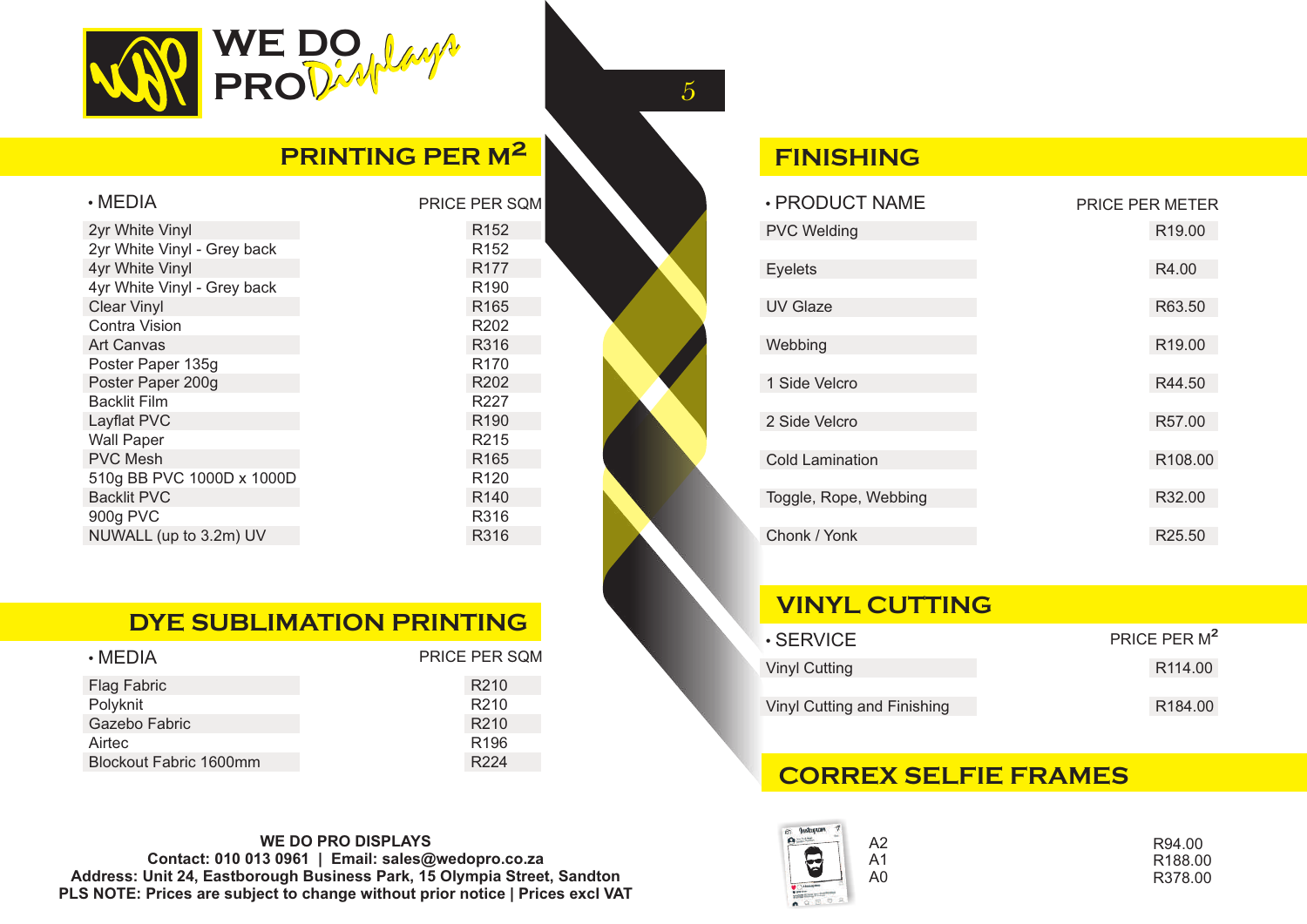

| <b>CHROMADEK SIGNAGE</b>                                                                                                                                                                                                                                                                                                                                                                                                            |                                                     |              |  |  |
|-------------------------------------------------------------------------------------------------------------------------------------------------------------------------------------------------------------------------------------------------------------------------------------------------------------------------------------------------------------------------------------------------------------------------------------|-----------------------------------------------------|--------------|--|--|
| <b>STD SIZES</b>                                                                                                                                                                                                                                                                                                                                                                                                                    | <b>DESCRIPTION</b>                                  | <b>PRICE</b> |  |  |
| 1225x1225mm                                                                                                                                                                                                                                                                                                                                                                                                                         | 0.6mm White Chromadek                               | R2141.50     |  |  |
|                                                                                                                                                                                                                                                                                                                                                                                                                                     | Direct UV Printed                                   |              |  |  |
| 1850x1225mm                                                                                                                                                                                                                                                                                                                                                                                                                         | Pop riveted onto Aluminium<br>25x25mm Square Tubing | R3200.50     |  |  |
|                                                                                                                                                                                                                                                                                                                                                                                                                                     | Includes Corner connectors                          |              |  |  |
| 2450x1225mm                                                                                                                                                                                                                                                                                                                                                                                                                         | Standard sizes shown here                           | R3294.00     |  |  |
|                                                                                                                                                                                                                                                                                                                                                                                                                                     | Custom sizes available<br>upon request              |              |  |  |
| 3000x1225mm                                                                                                                                                                                                                                                                                                                                                                                                                         |                                                     | R3785.00     |  |  |
| <b>CHROMADEK SIGNAGE</b><br>CHROMADEK SIGNAGE<br>1850 x 1225mm<br>FULL COLOR<br><b>FULL COLOUR</b><br>@ www.wedgero.co.za<br>2000000000<br>3 August 1960<br>DESIGN · MANUFACTURE · BRAND<br>DESIGN - MANUFACTURE - FRANK                                                                                                                                                                                                            |                                                     |              |  |  |
| <b>CHROMADEK SIGNAGE</b><br><b>CHROMADEK SIGNAGE</b><br>2450 X 1225mm<br>3000 X 1225MM<br><b>FULL COLOUR</b><br><b>Acrylic Fabrication</b><br><b>Plastic Displays</b><br>int of Sale Displays<br><b>Laser Cutting</b><br>www.facebook.com/vedoprodi<br>inci O<br><b>Print and Cut</b><br>Livit 5, Sandian Commingal Village.<br><b>Flatbed Printing</b><br>OVER 10+ YEARS IN PLASTIC FABRICATION<br>C.K. Marthews Dr. J. Sausante & |                                                     |              |  |  |

#### **FLATBED PRINTING:**

We Flatbed Print onto Correx, ABS, Chromadek, Acrylic, PVC, Foamboard, Dybond etc. **Phone our office to request a free quotation.**

**PLS NOTE: Prices are subject to change without prior notice | Prices excl VAT**

|                                         | <b>FLATBED - WHITE ABS</b> |                               |                                   |
|-----------------------------------------|----------------------------|-------------------------------|-----------------------------------|
| <b>ABS SIZE</b><br>$0.9$ mm thick       | SINGLE SIDED               | <b>DOUBLE</b><br><b>SIDED</b> | <b>MINIMUM</b><br><b>QUANTITY</b> |
| <b>FULL SHEET</b><br>2500x1250          | R <sub>1035.00</sub>       | R <sub>1628.00</sub>          | 1                                 |
| A0                                      | R410.50                    | R600.50                       | $\overline{2}$                    |
| A <sub>1</sub>                          | R205.50                    | R300.50                       | $\overline{\mathcal{A}}$          |
| A2                                      | R91.50                     | R <sub>136.50</sub>           | 10                                |
| A <sub>3</sub>                          | R69.50                     | R <sub>116.50</sub>           | 20                                |
| A4                                      | R23.00                     | R34.50                        | 40                                |
| ON SHOW BOARD<br>3mm thick. 600 x 300mm |                            | R208.50                       | 8                                 |

6

### **FLATBED CORREX PRINTING**

|  | <b>CORREX SIZE 3mm</b><br>thickness | SINGLE SIDED        | <b>DOUBLE</b><br><b>SIDED</b> | <b>MINIMUM</b><br><b>QUANTITY</b> |
|--|-------------------------------------|---------------------|-------------------------------|-----------------------------------|
|  | <b>FULL SHEET</b><br>2500x1250      | R815.50             | R1408.50                      | 1                                 |
|  | A <sub>0</sub>                      | R <sub>206.50</sub> | R302.00                       | 2                                 |
|  | A <sub>1</sub>                      | R <sub>150.50</sub> | R245.50                       | 4                                 |
|  | A2                                  | R80.00              | R <sub>136.00</sub>           | 10                                |
|  | A <sub>3</sub>                      | R40.00              | R68.00                        | 20                                |
|  | A4                                  | R <sub>20.00</sub>  | R34.00                        | 40                                |
|  | A5                                  | R <sub>10.00</sub>  | R <sub>17.00</sub>            | 80                                |
|  | <b>FOR SALE BOARD</b><br>600x400mm  | R66.00              | R <sub>114.00</sub>           | 4                                 |